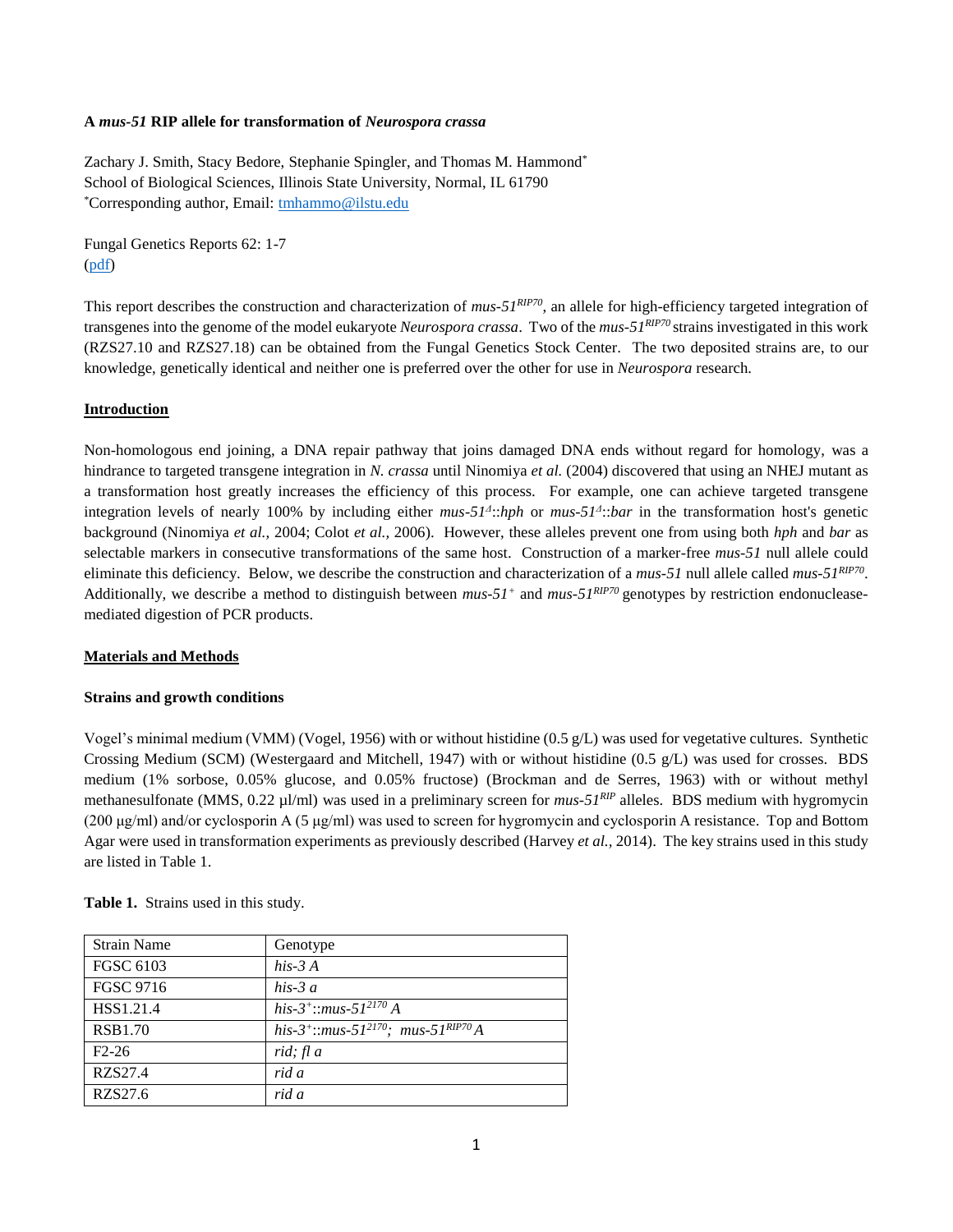| RZS27.10 / FGSC 10340 | rid; mus- $51^{RIP70}$ a |
|-----------------------|--------------------------|
| RZS27.18 / FGSC 10341 | rid; mus- $51RIP70 a$    |
| P8-65                 | $csr-1^4$ ::hph a        |
| P <sub>6</sub> -07    | rid A                    |

### **Plasmid construction**

Plasmid pTH1256.1 was constructed by cloning the *hph* selectable marker from pCB1004 (Carroll *et al.,* 1994) into the *Apa*I site of pBM61 (Margolin *et al.,* 1997). Oligonucleotides P518 and P519 (Table 2) were then used to PCR-amplify a 2170 base pair (bp) fragment of *mus-51<sup>+</sup>* . This PCR product was cloned into the *Not*I site of plasmid pTH1256.1 to create plasmid pSS2.12. Plasmid pSS2.12 thus contains the sequences necessary to insert the 2170 bp *mus-51<sup>+</sup>* fragment next to the *his-3* locus while converting *his-3* to *his-3 +* .

**Table 2.** Oligonucleotides used in this study.

| Name              | Sequence                                  |
|-------------------|-------------------------------------------|
| P <sub>5</sub> 18 | 5' TTTTGCGGCCGCATTGGCGTTTAGGCAGTCGTCGT 3' |
| P <sub>5</sub> 19 | 5' TTTTGCGGCCGCCGTGCTTATGCCCTTGCTT 3'     |
| P <sub>583</sub>  | 5' ACGTGTCTATCGCCGGAGTTGCT 3'             |
| P <sub>584</sub>  | 5' GGCCTTCATCAACGAGCTACAGG 3'             |
| P <sub>699</sub>  | 5' TGGCGTTTAGGCAGTCGTCGT 3'               |
| P777              | 5' GCGAAGCTGCAATCCTGTGGAG 3'              |
| P778              | 5' CAAGCGTTGCCGATGAGACAAG 3'              |
| P974              | 5' AAGGCGATGAGGAGTTGGATGA 3'              |
| P975              | 5' GCGCAGAAGAGCATGTTGGA 3'                |
| P <sub>1001</sub> | 5' GTCCAACATGCTCTTCTGCG 3'                |
| P <sub>1050</sub> | 5' CCCGAAGCGGTCCTATTTCT 3'                |
| P <sub>1051</sub> | 5' GGCGGTTACCTTGCTGAATG 3'                |

### **Transformation of** *N. crassa*

Plasmid pSS2.12 was linearized with the restriction endonuclease *Ssp*I and transformed into FGSC 6103 by electroporation with selection for histidine prototrophy as previously described (Margolin *et al.,* 1997). The homokaryotic strain HSS1.21.4 was isolated from a heterokaryotic transformant with a microconidium-based homokaryon isolation technique (Ebbole and Sachs, 1990).

### **Isolation of** *mus-51RIP70*

HSS1.21.4 was crossed with FGSC 9716 by simultaneous inoculation of each strain to opposite sides of a 100 mm petri dish containing SCM plus histidine. The petri dish was incubated on a laboratory bench top for five weeks. Ascospores were collected, soaked in sterile water at 4 °C for over 24 hours, heat-shocked at 60 °C for 30 minutes, and plated onto VMM. Histidine-prototrophs were selected and screened for sensitivity to methyl methanesulfonate (MMS). The *mus-51* coding region of an MMS-sensitive progeny named RSB1.70 was analyzed by Sanger sequencing, found to be mutated, and named *mus-51RIP70* . Next, protoperithecia of F2-26 were fertilized with conidia from RSB1.70. This cross produced progeny RZS27.4, RZS27.6, RZS27.10, and RZS27.18. The *mus-51* locus in each of these four strains was PCR-amplified with oligonucleotides P777 and P778 and the PCR products were sequenced by Sanger sequencing with oligonucleotides P699, P974, P975, P1001,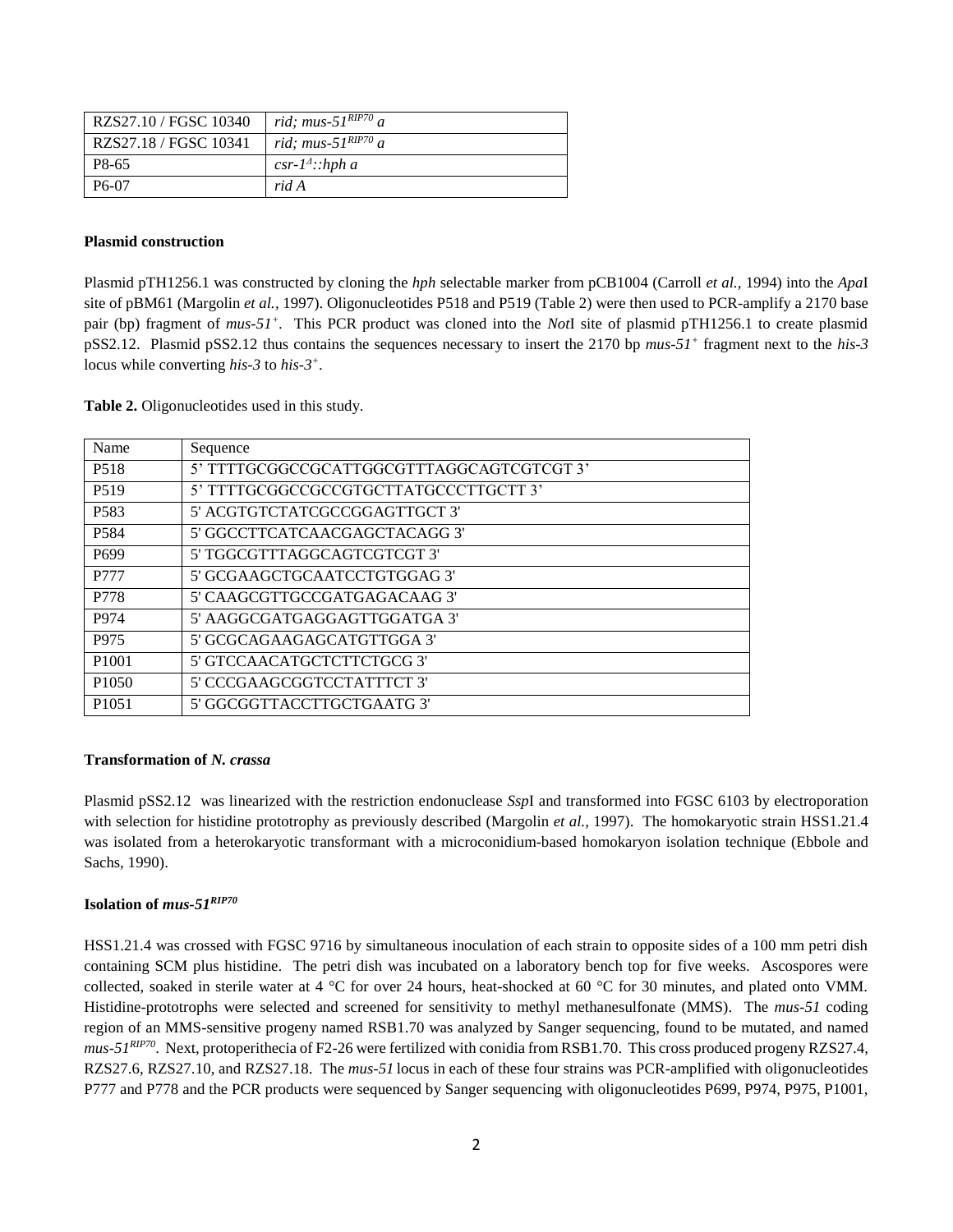P1050, and P1051. Sequences were analyzed with Bioedit 7.2.5 (Hall, 1999). The full sequence of *mus-51RIP70* can be obtained from GenBank under accession number KU860571.

# **Polymerase chain reaction (PCR)**

Genomic DNA was isolated from lyophilized mycelia with the IBI Scientific Plant Genomic DNA Mini Kit. PCR was performed with New England Biolabs Phusion High-Fidelity DNA polymerase or MidSci Bullseye Taq DNA polymerase. When restriction endonuclease-mediated digestion of PCR products was needed to differentiate between two products of similar size, 2.5 μl of a completed PCR reaction was digested with a restriction endonuclease in a 25 μl reaction under standard conditions.

### **The** *csr-1* **<sup>+</sup> gene deletion assay**

A 3718 bp  $csr-1$ <sup>+</sup> deletion vector was obtained by PCR-amplifying the  $csr-1$ <sup> $4$ </sup>::*hph* locus from strain P8-65 with oligonucleotides P583 and P584. The PCR product was purified with an IBI scientific Gel/PCR DNA Fragment Extraction Kit and 500 ng were electroporated into conidia as previously described (Margolin *et al.,* 1997) with selection for hygromycin resistance. Hygromycin-resistant transformants were then screened for resistance to cyclosporin A.

## **Results and Discussion**

# **The** *mus-51RIP70* **allele is 84% identical to wild type**

Repeat-induced point mutation (RIP) introduces transition mutations into repeated DNA sequences within the nuclei of sexual cells just prior to meiosis (Cambareri *et al.,* 1989; Selker, 1990). Therefore, we used RIP in an attempt to generate a *mus-51* null allele at its native location on chromosome IV by first placing a 2170 bp fragment of *mus-51<sup>+</sup>* next to the *his-3<sup>+</sup>* locus on chromosome I. We then placed the resulting *his-3 +* ::*mus-51<sup>2170</sup>* -carrying transformant (HSS1.21.4) through a sexual cross with strain FGSC 9716. Strains mutated in *mus-51* are sensitive to the DNA damaging agent methyl methanesulfonate (MMS) (Ninomiya *et al.,* 2004). We thus selected RSB1.70, an MMS sensitive-progeny of HSS1.21.4 × FGSC 9716 (data not shown), for further analysis. Sanger sequencing confirmed RSB1.70 to carry a mutated *mus-51* allele, which we named *mus-51RIP70* .

The *mus-51RIP70* allele contains 341 transition mutations spread over a 2134 bp region of chromosome IV (Figure 1). The mutations begin 211 bp before the start of the  $mus-51<sup>+</sup>$  coding sequence and they end 255 bp before the end of the coding sequence (Figure 1). If we assume that all RIP mutations result from C to T transition events, 228 mutations must have originated on the coding strand and 113 mutations must have originated on the template strand (Figure 1, red lines). The high number of mutations suggests that *mus-51RIP70* is a null allele. Moreover, the *mus-51RIP70* allele encodes 30 early stop codons and over 100 amino acid substitutions relative to *mus-51<sup>+</sup>* .

# **The** *mus-51RIP70* **allele increases the efficiency of targeted transgene integration**

The efficiency of targeted transgene integration when using *mus-51RIP70* in the genetic background of a transformation host was measured with a *csr-1*<sup>+</sup>-gene deletion assay. Deletion of *csr-1*<sup>+</sup> enhances resistance to cyclosporin A (Bardiya and Shiu, 2007), allowing one to identify *csr-1<sup>4</sup>* genotypes by screening on medium containing the compound. We transformed four strains, RZS27.4 ( $mus-51^+$ ), RZS27.6 ( $mus-51^+$ ), RZS27.10 ( $mus-51^{RIP70}$ ), and RZS27.18 ( $mus-51^{RIP70}$ ), with a  $csr-1^4$ :: $hph$  deletion vector. While nearly all *mus-51<sup>RIP70</sup>* transformants (99.5%) were resistant to cyclosporin A, only 37.5% of the *mus-51<sup>+</sup>* transformants were resistant (Figure 2). To confirm that cyclosporin A resistance resulted from replacement of *csr-1 <sup>+</sup>*allele by the *csr-1 Δ ::hph* deletion vector, PCR was used to examine the *csr-1* locus in a cyclosporin A-resistant and a cyclosporin Asusceptible transformant from each transformation host. While all of the cyclosporin A-resistant isolates carried the *csr-1 Δ ::hph* allele at the *csr-1* locus, none of the susceptible isolates did (Figure 3). These results confirm that the *mus-51RIP70* allele can be used for high-efficiency targeted integration of transgenes in *N. crassa*.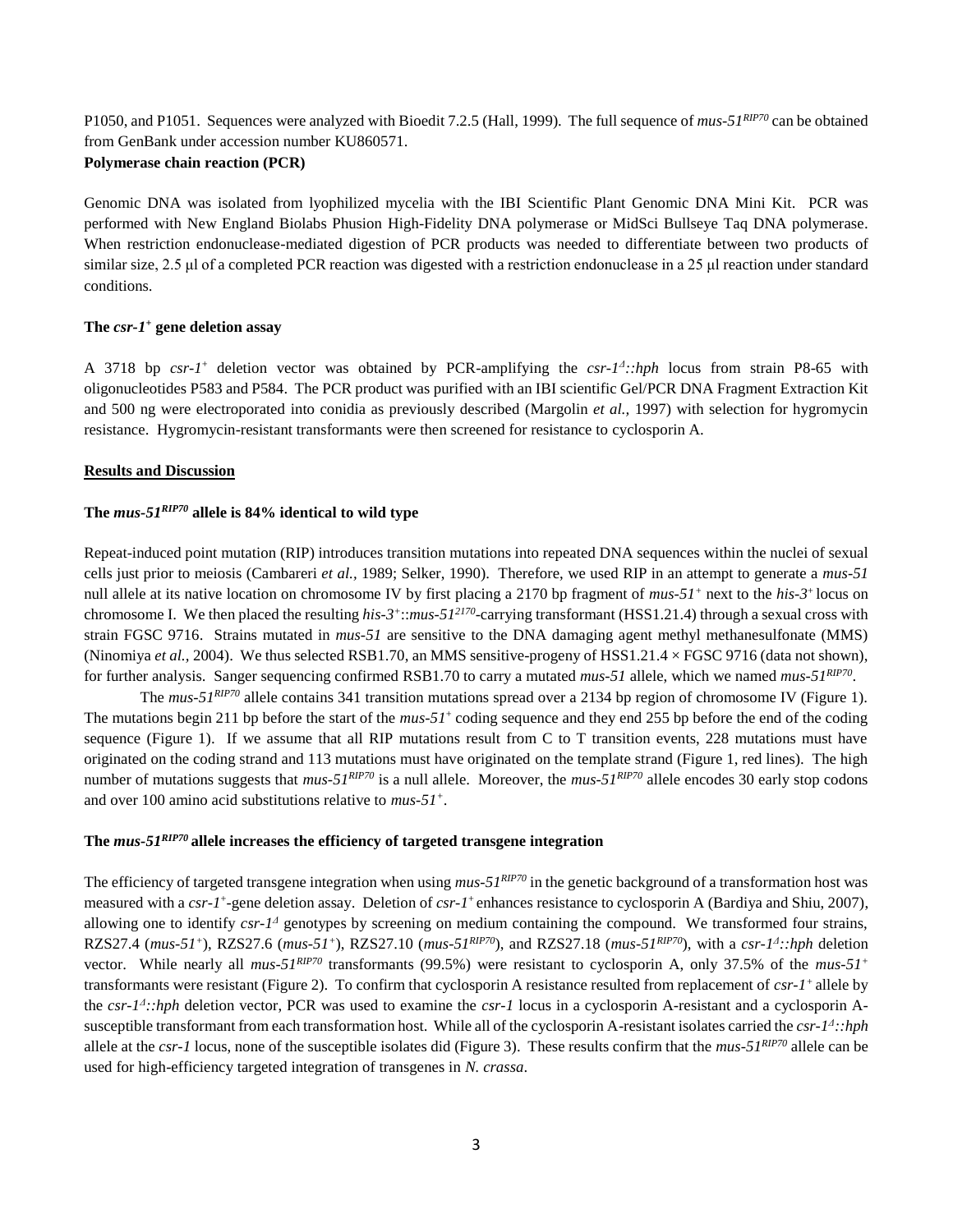

Figure 1: The *mus-51<sup>RIP70</sup>* allele contains 341 transition mutations. Positions 2,520,251 through 2,522,899 on chromosome IV of the *N. crassa* reference genome (version 12) are depicted in the diagram. The 2170 bp fragment, which was inserted next to the *his-3*<sup>+</sup> locus on chromosome I, is delineated by black vertical lines labeled "transgene start  $>$ " and " $>$  transgene end". The coding sequence of *mus-51*<sup>+</sup> is marked with the black vertical lines labeled "ATG>" and ">TGA". The short vertical red lines denote the locations of C to T transitions on the coding strand (shown above chromosome) or the template strand (shown below chromosome).



**Figure 2:** The *mus-51<sup>RIP70</sup>* allele improves the efficiency of transgene integration by homologous recombination. A *csr-1* <sup>+</sup> deletion assay was performed with two *mus-51<sup>+</sup>* strains (RZS27.4 and RZS27.6) and two *mus-51RIP70* strains (RZS27.10 and RZS27.18). Each strain was transformed with a  $csr-l^+$  deletion vector. The  $csr-l^2$ :*:hph* deletion vector replaces the entire coding region, as well as upstream regulatory sequences, with an *hph* selectable marker (Bardiya and Shiu, 2007). Only transformants resulting from replacement of  $csr-1$ <sup>+</sup> with  $csr-1$ <sup>4</sup>:*:hph* should be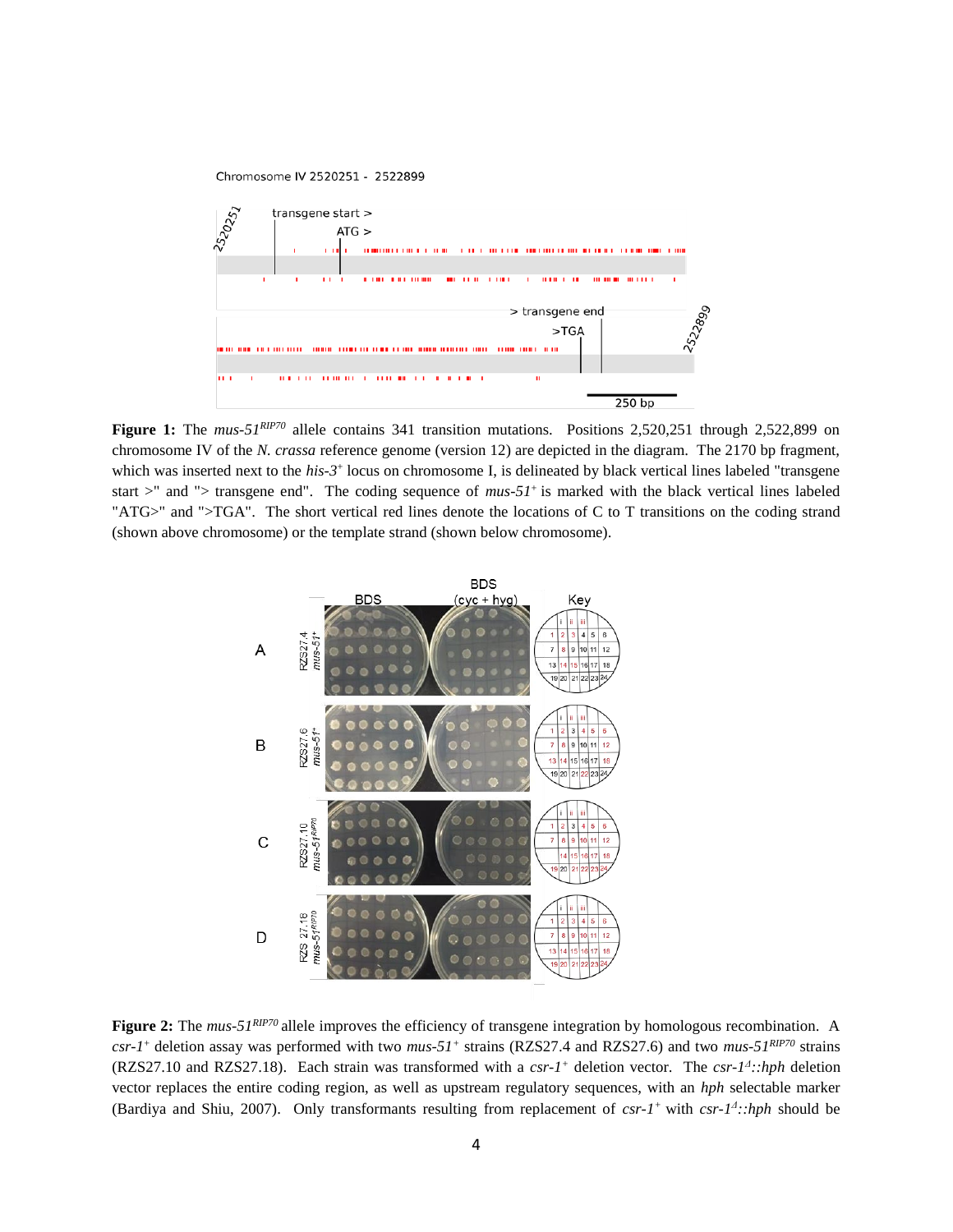resistant to cyclosporin A. A total of 96 transformants were isolated, 24 for each of the transformation hosts. Conidial suspensions were prepared from each transformant and tested for growth on minimal BDS medium with or without hygromycin and cyclosporin (please note that hygromycin was an unnecessary addition because all transformants were previously shown to be resistant to hygromycin). Cyclosporin A resistance is indicated by the formation of large dense colonies with rough borders, while susceptibility is indicated by small thin colonies with smooth borders. A) A total of 6 out of 24 RZS27.4 transformants were resistant. B) A total of 12 out of 24 RZS27.6 transformants were resistant. C) A total of 21 out of 23 RZS27.10 transformants were resistant. Strain 13 did not grow on minimal medium so it was not included. D) A total of 24 out of 24 RZS27.18 transformants were resistant. Key: i) P6-07, ii) P8-65, iii) P6-07 and P8-65 [*i.e.*, a suspension of conidia from both strains]. Numbers 1-24 refer to the 24 transformants from each transformation host. Red font is used to indicate resistance to cyclosporin A.



**Figure 3:** PCR analysis confirms that resistance to cyclosporin A is due to replacement of the *csr-1 +* allele with *csr-* $1^4$ ::hph. A) A diagram of the *csr-1*<sup>+</sup> locus (top) relative to the *csr-1*<sup>4</sup>::hph vector (bottom). Oligonucleotides P583 and P584 amplify a 3719 bp product from the *csr-1* locus when it contains the *csr-1 +* allele and a 3500 bp PCR product from the locus when it contains the *csr-1<sup>4</sup>*::*hph* allele. The restriction endonuclease *Not*I can be used to distinguish between these two PCR products of similar length. While *Not*I will digest a *csr-1<sup>1</sup>*:*hph* PCR product into two fragments of 2473 and 1027 bp, it should not digest a PCR product from  $csr-l^+$ . B) Eleven transformants from the *csr-1* <sup>+</sup> gene deletion assay were analyzed by PCR. The four host strains (host), a cyclosporin A-resistant transformant (CART) from each host, and a cyclosporin A-susceptible transformant (CAST) from each host (if available) were analyzed. The *csr-1* locus in each strain was PCR amplified with oligonucleotides P583 and P584, digested with *Not*I, and analyzed by gel electrophoresis. Only CART strains (lanes 2, 5, 8, 11) and the positive control P8-65 (lane 12) produced PCR products with the expected pattern for the *csr-1<sup>4</sup>*::*hph* allele. The transformants were not purified by homokaryon isolation, thus  $csr-1^+$  and  $csr-1^+$ :*hph* specific patterns in some lanes is expected (*e.g.*, lanes 2, 8, and 11). The 5.0 and 1.5 kb positions, according to the included DNA ladder, are indicated to the left of the gel image. Lane information: kb) DNA ladder; 1) RZS27.4, host; 2) RZS27.4, CART; 3) RZS27.4, CAST; 4) RZS27.6, host; 5) RZS27.6, CART; 6) RZS27.6, CAST; 7) RZS27.10, host; 8) RZS27.10, CART; 9) RZS27.10, CAST; 10) RZS27.18, host; 11) RZS27.18, CART; 12) P8-65, *csr-1<sup>4</sup>*::*hph* control; and 13) F2-26, *csr-1<sup>+</sup>* control.

### **The restriction endonuclease** *Rsa***I can distinguish between** *mus-51RIP70* **and** *mus-51<sup>+</sup>* **alleles**

One disadvantage of the *mus-51RIP70* allele is the inability to identify the allele by screening for growth on a common antibiotic. To address this issue, we devised a simple PCR-assay to distinguish between  $mus-51<sup>RPP70</sup>$  and  $mus-51<sup>+</sup>$  alleles. In this assay, the *mus-51* locus is PCR-amplified with oligonucleotides P974 and P975 and the resulting 478 bp PCR product is digested with the restriction endonuclease *Rsa*I. The digested product is then analyzed by standard agarose gel electrophoresis. *Rsa*I will only digest the *mus-51<sup>+</sup>*PCR product (Figure 4). This procedure can also be combined with the conidial-PCR method of Henderson et al., (2005) for increased efficiency.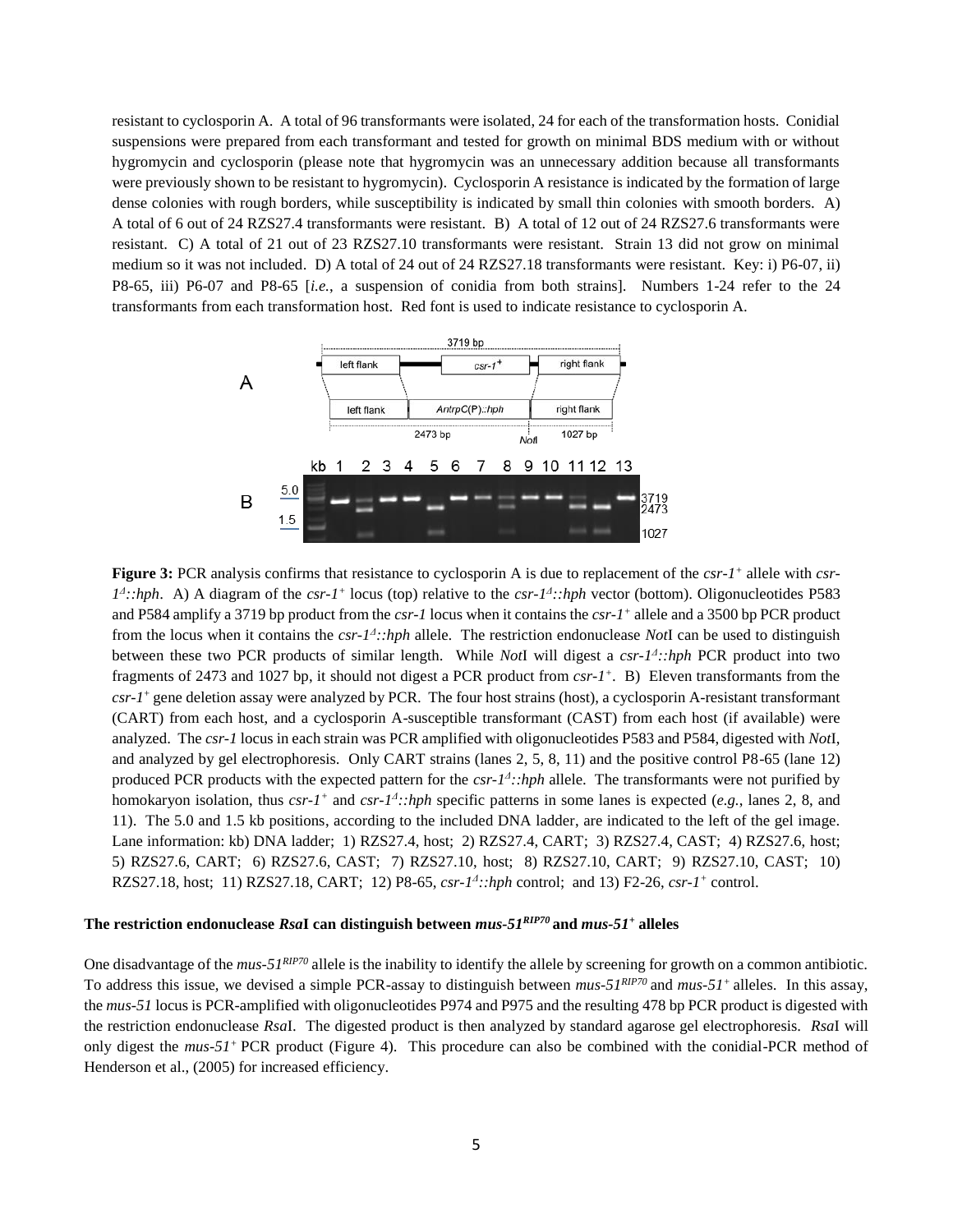

**Figure 4:** The *mus-51RIP70* allele can be distinguished from *mus-51<sup>+</sup>* by *Rsa*I-based digestion of PCR products. A) Partial DNA sequences for *mus-51<sup>+</sup>* and *mus-51<sup>RIP70</sup>* are shown. Note that oligonucleotides P974 and P975 anneal perfectly to both alleles (red arrows). Although these primers amplify a PCR product of identical length from *mus-51<sup>+</sup>* and *mus-51RIP70*, an *Rsa*I recognition site (5' GTAC 3'), which exists in *mus-51<sup>+</sup>*but not *mus-51RIP70* (red rectangle), can be used to distinguish the PCR products. B) Oligonucleotides P974 and P975 were used to PCR-amplify the *mus-51* region from the 11 strains described in Figure 3B. The PCR products were digested with *Rsa*I and analyzed by agarose gel electrophoresis. The *mus-51<sup>+</sup>* allele produces two fragments with sizes of 369 and 109 bp, but the 109 bp fragment is often too faint to detect without additional gel staining. The *mus-51RIP70* allele produces a single fragment of 478 bp. Lanes are labeled as in Figure 3B.

#### **Acknowledgements**

We thank the fungal genetics stock center for strains FGSC 6103 and FGSC 9716 and Dr. Patrick Shiu for strains P6-07, P8-65, and F2-26. We are grateful to members of the Hammond Lab for technical assistance. This work was supported by a grant from the National Institute of Child Health and Human Development (NICHD, 1R15HD076309-01).

#### **References**

Bardiya, N., and Shiu, P. K. T. 2007. Cyclosporin A-resistance based gene placement system for *Neurospora crassa*. Fungal Genet. Biol. 44:307–314.

Brockman, H. E., and de Serres, F. J. 1963. Sorbose Toxicity in *Neurospora*. Am. J. Bot. 50:709–714.

Cambareri, E. B., Jensen, B. C., Schabtach, E., and Selker, E. U. 1989. Repeat-induced G-C to A-T mutations in *Neurospora*. Science 244:1571–1575.